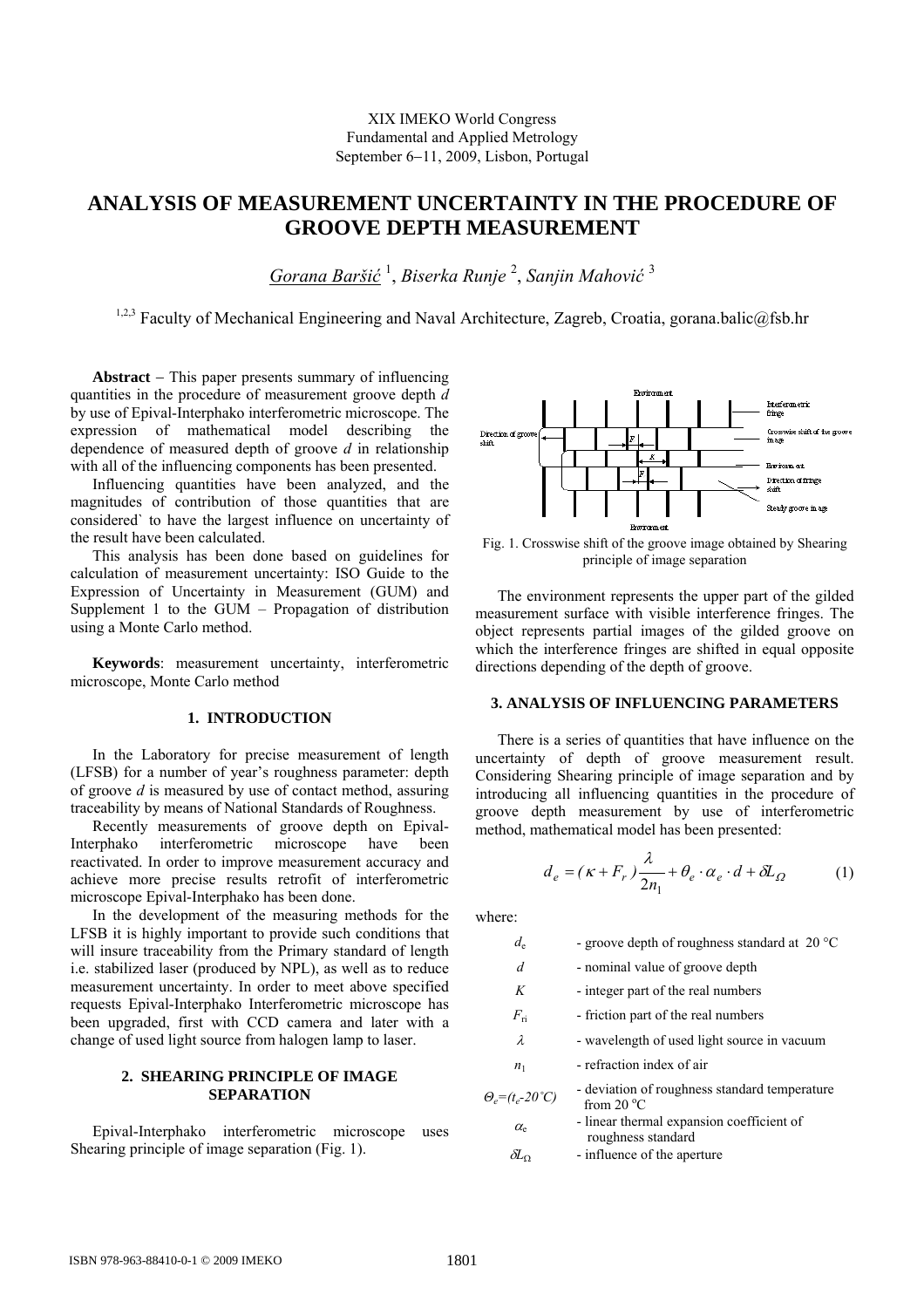# *3.1 Uncertainty of groove depth measurements using method of exact fractions*  $u(d_{fit})$

Image analysis was done by use of software developed in LFSB. The program was written in Visual Basic and functions in such way that image taken by camera converts into gray scale image. By use of x-y coordinates, boundaries in the form of rectangle are being defined around the interference fringe. Within set boundaries all the pixels are transmitted into a black&white combination in relation to priory set edge detectors. Arithmetic algorithms calculate the position of the fringe central line

The groove depth determined by means of exact fractions method  $d_{\text{fit}}$  can be expressed as:

$$
d_{fit} = \frac{(\kappa + F_r) \cdot \lambda}{2 \cdot n_1} \tag{2}
$$

Based on nominal value of groove depth *d* and known value of used light source λ a integer part of the fringe κ has been determined, consequently  $u(\kappa_i) = 0$ . Influencing quantities in procedure of groove depth measurement using method of exact fractions are: friction part of the real numbers  $F_r$ , wavelength of used light source in vacuum  $\lambda$ and refraction index of air  $n_1$  along with related measurement uncertainties  $u(F_r)$ ,  $u(\lambda)$ ,  $u(n_1)$ .

# Standard uncertainty of the exact fractions measurement  $u(F_r)$

For measurement of the exact fractions  $F_r$  standard uncertainty  $u(F_r)$  has been determined out of thirty repeated measurements. For standards with nominal values of groove depth 100 nm and 4000 nm standard uncertainties are:

100 nm 
$$
u(Fr)=0.007
$$
 fringe  
4000 nm  $u(Fr)=0.046$  fringe

# Standard uncertainty of used light source wavelength  $u_c(\lambda)$

Used He-Ne laser is a product of Renishaw, laser ML-10. According to Renishaw Certificate No. RR01/103601R standard uncertainty for calibration of laser equals  $0,005 \cdot 10^{-1}$  $<sup>6</sup>λ$ . Average annual laser frequency shift is 5 Mhz or</sup>  $0.01 \cdot 10^{-6} \lambda$ . Combined standard measurement uncertainty of used light source wavelength in vacuum equals:

$$
u_c(\lambda) = 0.011 \cdot 10^{-6} \cdot \lambda \tag{3}
$$

### Standard uncertainty of air refraction index  $u(n_1)$

In LFSB, as well as in most of the laboratories, refraction index is determined indirectly measuring parameters that have influence on air density, using modified version of Edlen equation. Moreover, uncertainty of air contexture is taken in consideration due to significant deviations from the standard especially concerning percentage of  $CO<sub>2</sub>$ .

Value of standard uncertainty for air refraction index  $u(n_1)$  has been determined and it equals  $12.9 \cdot 10^{-8}$ . Regarding groove depth measurements this value is considered to have negligible influence, therefore:

$$
u_c(n_1) = negligible
$$
 (4)

Combined standard uncertainty of exact fractions method  $u_{\rm c}(d_{\rm fit})$  equals:

$$
u_c(d_{fit}) = 2.1 \, nm + 0.003 \cdot d \, , \text{ for } d \text{ in nm} \tag{5}
$$

#### *3.2 Uncertainty of temperature u(δd<sub>t</sub>)*

If temperature during measurements is different from referent temperature, temperature correction must be applied, according to the expression:

$$
\delta d_t = \theta_e \alpha_e d \tag{6}
$$

where:

| d                                                      | - nominal value of groove depth                                      |
|--------------------------------------------------------|----------------------------------------------------------------------|
| $\theta_{\rm e} = t_{\rm e} - 20 \,^{\circ}\mathrm{C}$ | - temperature deviation from $20^{\circ}$ C of roughness<br>standard |
| $t_{\rm e}$                                            | - temperature of roughness standard                                  |
| $\alpha_e$                                             | - linear thermal expansion coefficients of<br>roughness standard     |

Since *d* is the nominal value of groove depth, standard uncertainty is  $u(d)=0$ . Therefore, uncertainty of temperature correction consists of uncertainty of measurement of standards temperature  $u(\theta_e)$  and uncertainty of linear thermal expansion coefficients  $u(\alpha_e)$ .

# Standard uncertainty of the roughness standard temperature  $u(\theta_e)$

Measurements is to be performed if the deviation of roughness standard temperature does not excide  $\pm$  0,3 °C, accordingly standard uncertainty of the roughness standard temperature is:

$$
u(\theta_e) = 0.0173 \, ^\circ C \tag{7}
$$

Standard uncertainty of linear thermal expansion coefficient  $u(\alpha_e)$ 

The basic material for measured roughness standard is silicon mono-crystal, processed by planar technology, by means of which the rectangular grooves in the  $SiO<sub>2</sub>$  layer were obtained. Groove depth was measured on gilded part of measurement surface.

Since the layer of gold is around 50 nm, both in the groove and on the environment, the influence of the thermal expansion coefficient of a gold is assumed to have negligible influence on temperature deviation. Thermal expansion coefficients for silicon mono-crystal equals  $2,5.10^{-6}$ , and for SiO<sub>2</sub> 0,5 $\cdot$ 0<sup>-6</sup>, assuming rectangular distribution. Standard uncertainty of linear thermal expansion coefficient equals:

$$
u(\alpha_e) = 0.577 \cdot 10^{-6} \quad K^{-1} \tag{8}
$$

Combined standard uncertainty of thermal effects method  $u_c(\delta d_t)$  equals:

$$
u_c(\delta d_t) = 0.466 \cdot 10^{-6} \cdot d
$$
, for d in nm (9)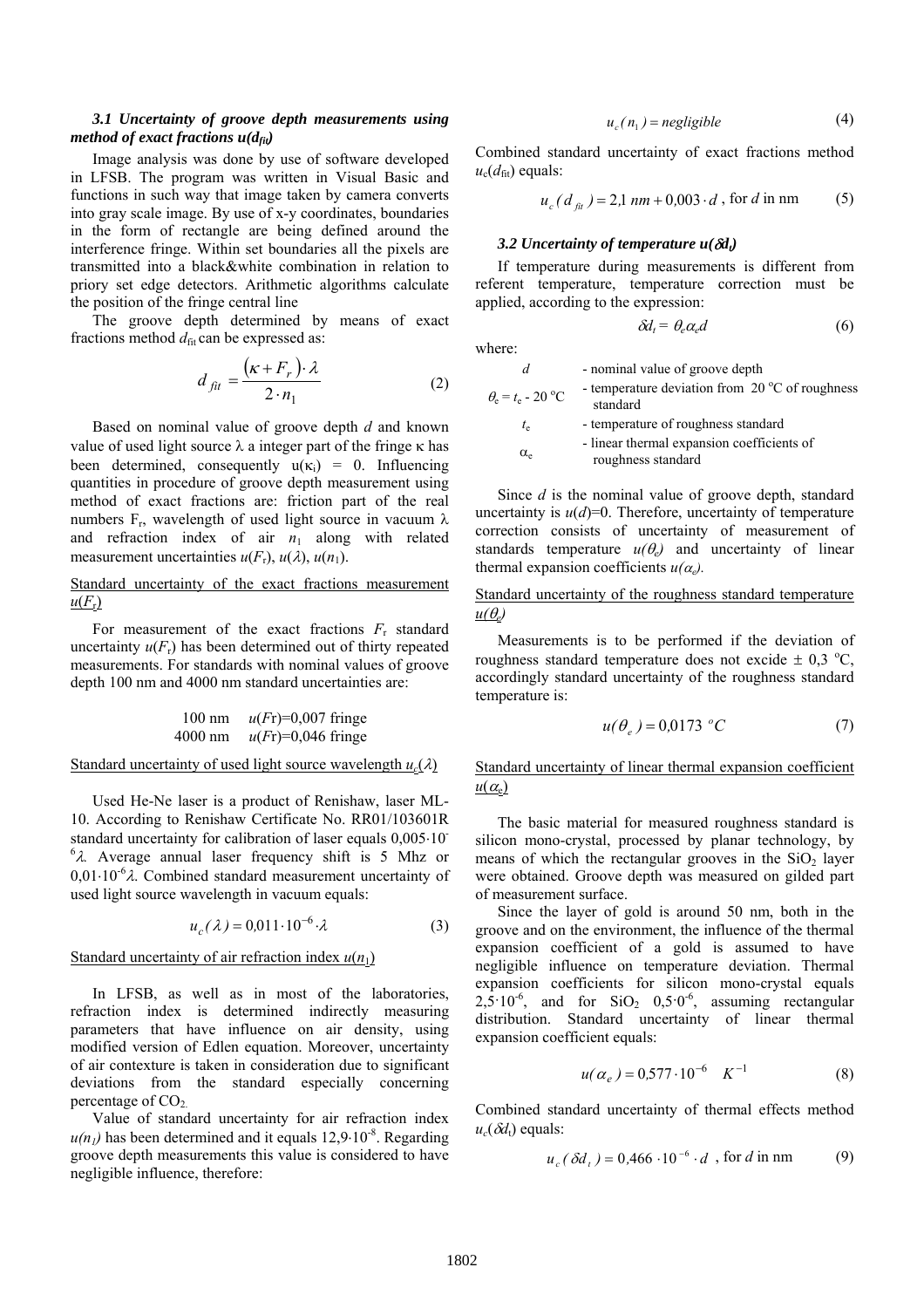#### *3.3 Uncertainty of the aperture*  $u(\delta d<sub>Ω</sub>)$

In Epival-Interphako interferometric microscope, aperture is precisely mounted on the way of interferometer optical axis. As a result, the beam of light is perpendicular to the groove and the environment; therefore correction due to aperture influence is equal to 0.

Measurement uncertainty of the aperture  $u(\delta d_{\Omega})$  depends on focus length *f*k and dimensions of the aperture. Based on citation from the literature [5] it is estimate that contribution to the uncertainty equals:

$$
u(\delta L_{\Omega}) = 0.5 \cdot 10^{-4} \cdot d \, , d \text{ in nm} \tag{10}
$$

For previously described components the expression of combined standard uncertainty  $u_c(d_e)$  is:

$$
u_c(d_e) = (\sqrt{(9.6^2 + 0.233^2 d^2}) \, nm \, , \, d \text{ in nm} \tag{11}
$$

# **4. MONTE CARLO SIMULATIONS**

Calculation of measurement uncertainty in the procedure of groove depth measurement by use of interferometric method has been performed applying Monte Carlo simulations (MCS).

MCS method is usable for calculation of measurement uncertainty as well as for validation of the results obtained by GUM procedure, and especially for determination of the interval for specific (given) probability *P*.

In this paper the estimation of measurement uncertainty by MCS method was performed by use of MathCad program. Probability density function of the output quantity *de* has been simulated by use of MCS method, according to expression:

$$
d_e = (\kappa + F_r) \frac{\lambda}{2n_1} + \theta_e \cdot \alpha_e \cdot d + \delta L_\Omega \tag{12}
$$

Probability density functions g(*d*) of the output quantities *d* are presented in Fig. 1 and Fig. 2 for the groove of nominal depth 100 nm and 4000 nm.



Fig. 2. Probability density function g(*d*) for 100 nm groove depth



Fig. 3. Probability density function g(*d*) for 4000 nm groove depth

3.4 Combined standard uncertainty  $u_c(d_e)$  Probability density functions of the output quantities were obtained by convolution of input quantities distribution and use of  $M = 100000$  simulations.

> The estimated standard deviation of the output quantity *d* for the groove of nominal depth 100 nm amounts 2,4 nm as for the groove of nominal depth 4000 nm estimated standard deviation equals 14,3 nm, which confirms the uncertainties determined by the GUM method. The probability density functions g(*d*) of the output quantities *d* presented on Fig. 1 and Fig. 2 confirms the normal distributions of the output quantities.

> The output quantity *d* for the groove of nominal depth 100 nm is within the interval:

$$
(Y_{0,025} = 95,2 \text{ nm}; Y_{0,975} = 104,7 \text{ nm})
$$
 with P = 95%. (13)

The output quantity *d* for the groove of nominal depth 4000 nm is within the interval:

$$
(Y_{0,025} = 3971,8 \text{ nm}; Y_{0,975} = 4028,0 \text{ nm})
$$
 with P = 95%. (14)

Expanded measurement uncertainty equals:

 $U = 4.4$  nm+0,006⋅*d* nm; *d* in nm;  $k = 2$ ;  $P = 95\%$  (15)

#### **5. RESULTS AND DISCUSSION**

The main problem of groove depth measurements by use of interferometric microscope, where the source of light is halogen lamp, is insufficient knowledge of the light wavelength. The data about the wavelength is crucial for calculation of the groove depth.

In Epival-interphako interferometric microscope solution of this problem was accomplished in two steps. As a first step, groove depth was measured using laser as a source of light. Based on measurement results of the real fractions and known value of the used laser wavelength, the depth of groove calculation was acquired.

The groove depth of the same standard was then measured, in the step number two, by use of halogen lamp as a source of light. The wavelength was indirectly defined through measurement results of the real fractions and previously calculated value of groove depth.

The results of groove depth measurements of three standards with different nominal groove depths obtained by use of interferometric microscope with two different light sources (halogen lamp and laser) are presented in Table 1.